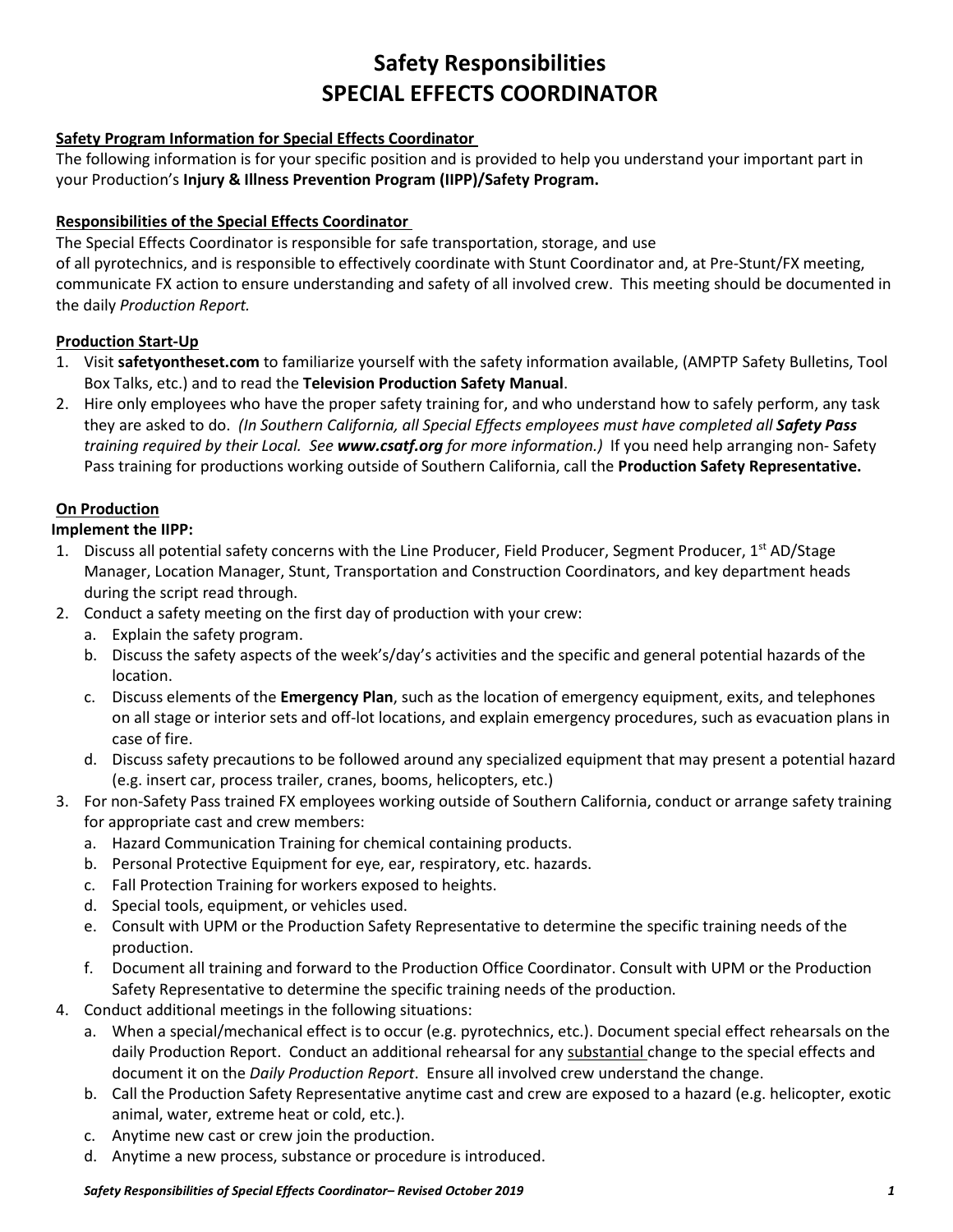# **Safety Responsibilities SPECIAL EFFECTS COORDINATOR**

- 5. See to it that safety literature is properly distributed:
	- a. All cast and crew members are to receive the *General Safety Guidelines for Production (Form 1)*, written, orally or posted, and sign an *Employee Acknowledgment.* This includes all those who report directly to the set for hire; such as day players, casual hires, independent contractors, etc. Return signed *Employee Acknowledgments* to the Production Manager.
	- b. Distribute AMPTP Safety Bulletins (available at safetyontheset.com) relating to specific hazards to cast and crew or attach to the call sheet (e.g. helicopter, firearm, special f/x, etc.)
	- c. With help from the Production Safety Representative, see to it that special literature such as Safety Data Sheets (SDS's) are available if requested by cast or crew.
- 6. Document all IIPP activities:
	- a. Make sure that all safety meetings held throughout the day are noted on the daily Production Report, including key department head and new arrival meetings, stunt and special effects meetings, etc.
	- b. Any bulletins or special correspondence should also be on file with the Production Office Coordinator.

### **EXPLOSIVES AND PYROTECHNICS**

*All special effect personnel shall wear safety glasses and protective clothing applicable to the hazard associated with the material during preparation and loading of pyrotechnic devices. Protective clothing should include long-sleeved shirts and long pants made of 100 percent cotton, leather, or other materials with equivalent flammability, melting, thermal, or static-reducing protective characteristics.* 

- 1. When working with explosives, flammable or combustible liquids, gases or chemicals on any set, prior notification shall be given to all personnel. Also, wherever practical, the call sheet should state that explosives are to be used.
- 2. Before any explosives or potentially hazardous sequence is to be performed, all persons involved shall be thoroughly briefed at a meeting on the site where the explosives are to be used. This meeting shall include an "on site walkthrough" and/or "dry run" with Special Effects persons and all the persons involved in the event. The Special Effects and licensed Powder person shall plan and provide acceptable avenues of escape.
- 3. The persons mentioned above shall clearly announce to all persons the location exits, escape routes and alternate routes. The escape route shall provide absolute passage to the exterior of the building, structure or workspace.
- 4. Each person should check the escape route in order to assure himself/herself that it is and will remain accessible. Any person who is unsure of the designated escape route should check with the 1st Assistant Director and learn of the escape route before entering the work area.
- 5. Only persons and crew necessary for the purpose of filming will be in the explosives area. All other personnel will be cleared away from the explosives area.
- 6. Before rolling cameras, should any change become necessary, the Director will again call all persons involved in the event to another meeting to confirm everyone's understanding of said change(s).
- 7. No smoking is permitted in the explosives area and "No Smoking" signs shall be posted in all areas of the premises or locations where explosives and/or pyrotechnic devices are stored and handled.
- 8. After each shoot, no one shall go into the explosives area other than the Special Effects and/or licensed Powder person, until or unless the Special Effects and/or licensed Powder person deems it safe to do so.
- 9. No child under the age of 16 shall be near the area where explosives are used.
- 10. Transportation of explosives and/or pyrotechnic devices shall be governed by the provisions of all applicable Federal, State and Local laws, and the proper authorities shall be notified when using explosives on the set.
- 11. Make sure all explosives and explosive devices are shunted prior to detonation.
- 12. Make sure explosives are detonated from a separate DC power source or isolated AC.
- 13. When preparing pyrotechnics, make sure all radio transmissions in the area are ceased. An exterior shot check list should be filled out and circulated prior to filming any special effects on exterior sets, pyro, smoke, open flame etc.